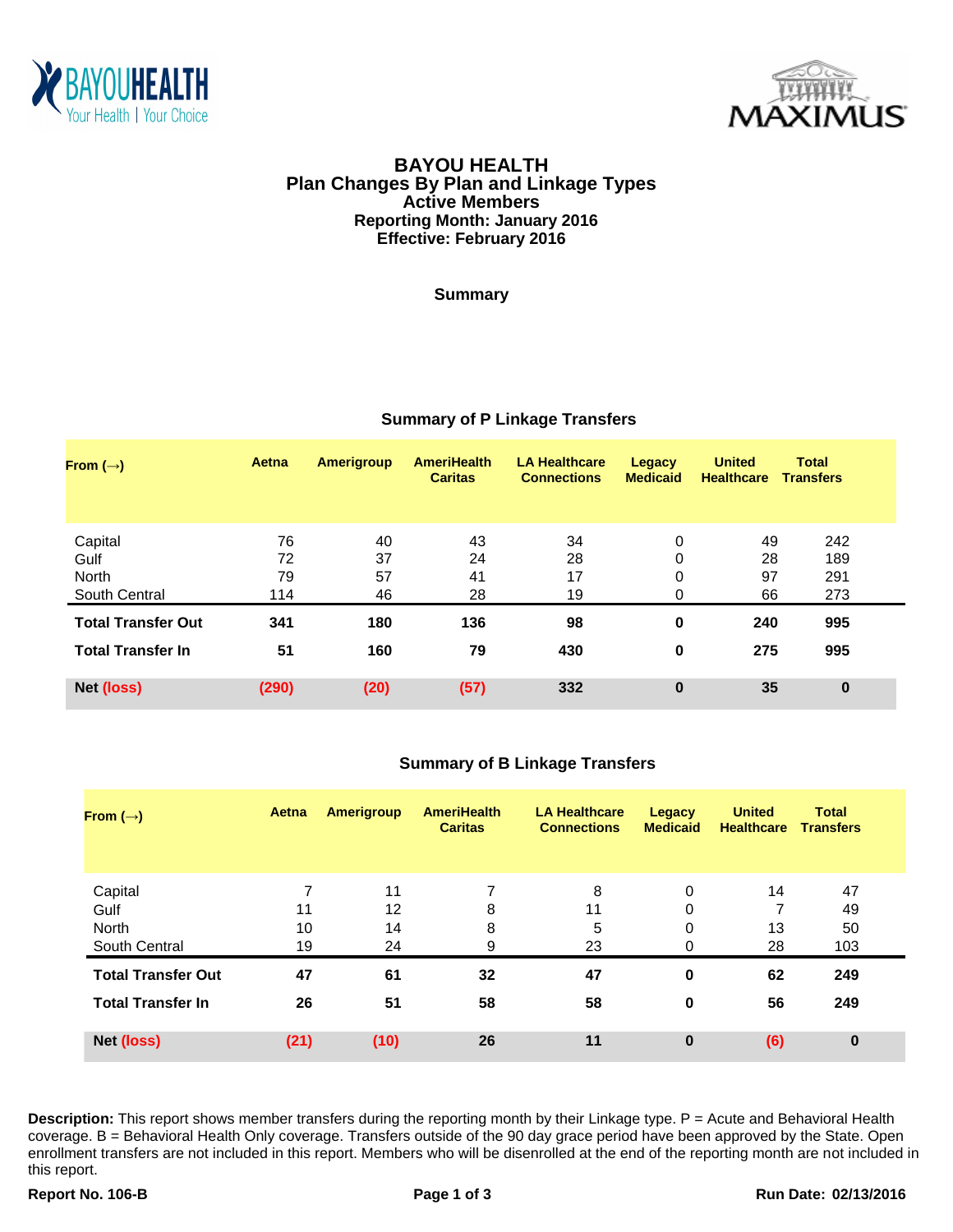## **Linkage Transfer from P To P**

| To ( $\downarrow$ ) / From ( $\rightarrow$ ) | Aetna | <b>Amerigroup</b> | <b>AmeriHealth</b><br><b>Caritas</b> | <b>LA Healthcare</b><br><b>Connections</b> | Legacy<br><b>Medicaid</b> | <b>United</b><br><b>Healthcare</b> | <b>Total</b><br><b>Transfers</b> |
|----------------------------------------------|-------|-------------------|--------------------------------------|--------------------------------------------|---------------------------|------------------------------------|----------------------------------|
| Aetna                                        | 0     | 17                | 5                                    | 7                                          | 0                         | 20                                 | 49                               |
| Amerigroup                                   | 55    | 0                 | 26                                   | 16                                         | 0                         | 58                                 | 155                              |
| AmeriHealth Caritas                          | 22    | 13                | 0                                    | 14                                         | $\mathbf 0$               | 25                                 | 74                               |
| LA Healthcare Connections                    | 156   | 69                | 59                                   | 0                                          | $\Omega$                  | 129                                | 413                              |
| United Healthcare                            | 98    | 71                | 36                                   | 57                                         | $\Omega$                  | 0                                  | 262                              |
| <b>Total Transfer Out</b>                    | 331   | 170               | 126                                  | 94                                         | $\bf{0}$                  | 232                                | 953                              |

#### **Linkage Transfer from B To B**

| To ( $\downarrow$ ) / From ( $\rightarrow$ ) | Aetna | Amerigroup | <b>Caritas</b> | AmeriHealth LA Healthcare<br><b>Connections</b> | Legacy<br><b>Medicaid</b> | <b>United</b><br><b>Healthcare</b> | <b>Total</b><br><b>Transfers</b> |
|----------------------------------------------|-------|------------|----------------|-------------------------------------------------|---------------------------|------------------------------------|----------------------------------|
| Aetna                                        | 0     | 6          | 6              | 5                                               | 0                         | 9                                  | 26                               |
| Amerigroup                                   | 13    | 0          | 11             | 9                                               | 0                         | 18                                 | 51                               |
| AmeriHealth Caritas                          |       | 13         | 0              | 20                                              | 0                         | 17                                 | 57                               |
| LA Healthcare Connections                    | 12    | 18         | 8              | 0                                               | 0                         | 18                                 | 56                               |
| United Healthcare                            | 14    | 22         | 6              | 13                                              | 0                         | $\Omega$                           | 55                               |
| <b>Total Transfer Out</b>                    | 46    | 59         | 31             | 47                                              | 0                         | 62                                 | 245                              |

**Description:** This report shows member transfers during the reporting month by their Linkage type. P = Acute and Behavioral Health coverage. B = Behavioral Health Only coverage. Transfers outside of the 90 day grace period have been approved by the State. Open enrollment transfers are not included in this report. Members who will be disenrolled at the end of the reporting month are not included in this report.